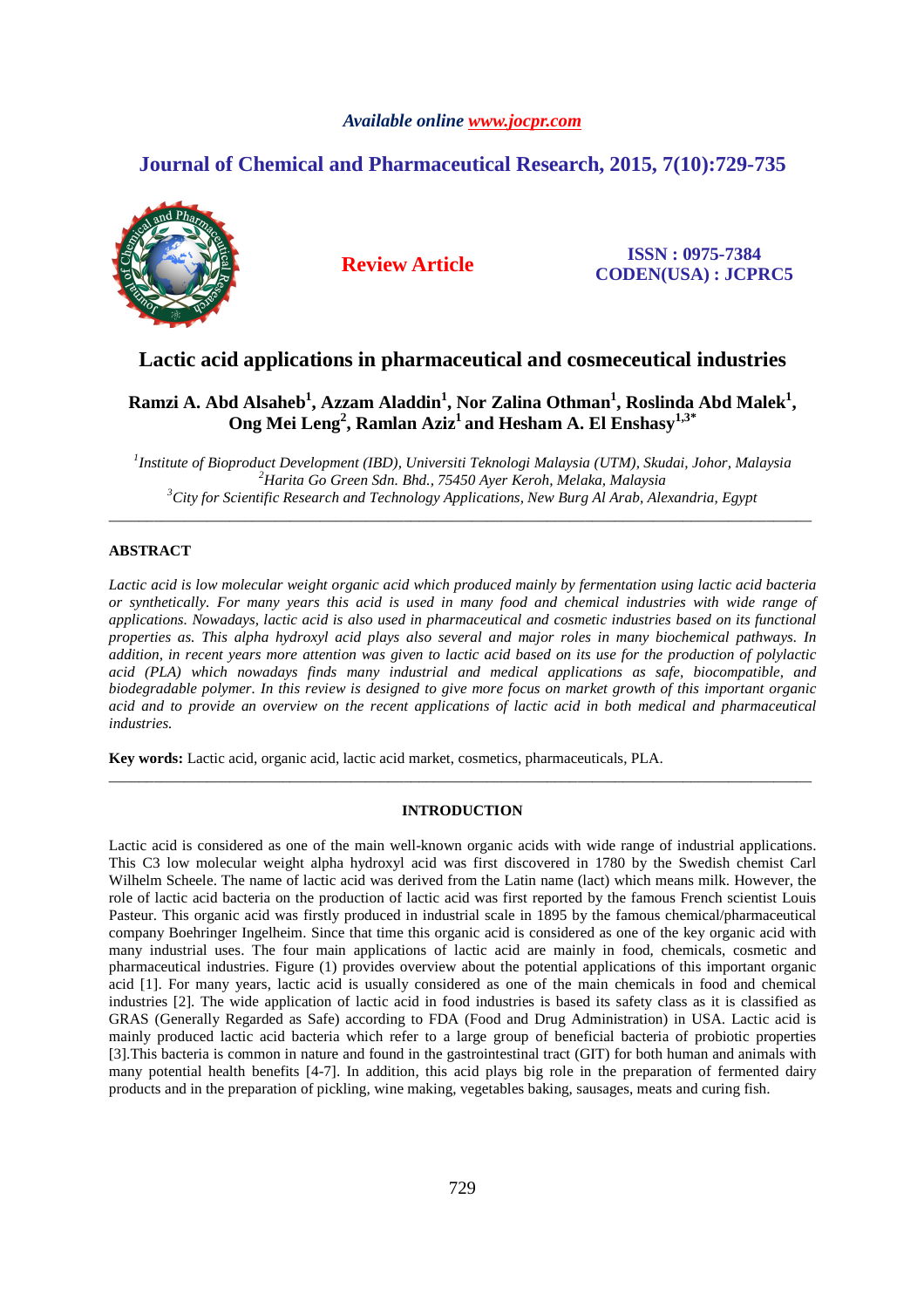The application of lactic acid in the meat, poultry, and fish industries is mainly to enhance flavors and to increase shelf life through controlling the growth of pathogenic microorganisms in food as reported by many authors [8, 9]. In chemical industries, lactic acid is considered the generality possibility feedstock monomer for chemical conversions, because it includes two interactive practical collections, hydroxyl and carboxylic groups. Lactic acid sometimes undergo to deferent of chemical conversions into potentially useful chemicals. For example, propylene oxide (via hydrogenation), propionic acid (via reduction), acrylic acid (via dehydration), 2, 3-pentanedione (via condensation), Acetaldehyde (via decarboxylation), and dilative (via self-esterification) [10].The consequent polymer poly lactic acid has many involved in a wide range of applications. For example, food packaging, trash bags, preventive clothing, short shelf-life trays, sawdust film, shrink-wrap and rigid containers [11, 12]. The modern large growth of the PLA market maybe will catalyze future request on lactic acid frequently. Lactic acid has received a considerable deal of attentiveness as a feedstock monomer to produce of poly lactic acid that serve as a biodegradable merchandise plastic. The optically lactic acid was polymerized PLA (high molecular mass) through the serial sequent of ring-opening polymerization, and depolymerization[13].

\_\_\_\_\_\_\_\_\_\_\_\_\_\_\_\_\_\_\_\_\_\_\_\_\_\_\_\_\_\_\_\_\_\_\_\_\_\_\_\_\_\_\_\_\_\_\_\_\_\_\_\_\_\_\_\_\_\_\_\_\_\_\_\_\_\_\_\_\_\_\_\_\_\_\_\_\_\_

Lactic acid offers natural constituent for cosmetic implementations. At first, it have been used as pH good regulators. In addition, it had other features such as skin hydration, antimicrobial activity, and skin lightening. The moisturizing efficiency was connected directly to lactate is moisture-detained capability, and the skin-lightening action of lactic acid was produced by the repression of the formation of tyrosine. Since they were normal constituent of the human body, following lactic acid and its salt fit completely into the renewed direction towards natural and safe formularization, and they produced such effects as renewal and skin illumination [14].



**Figure. 1.The range of commercial applications of lactic acid and its salt.(Modified from Wee** *et al.***, 2006)[1]** 

In addition, lactic acid have many applications in the drugs manufacture as an electrolyte in numerous, parenteral/I.V. (intravenous) solutions that are prepared to, supplement the bodily fluids or electrolytes. For Example, CAPD solution (continuous ambulatory peritoneal dialysis), and dialysis solution for classical synthetic renal machine [15]. The primary functions for the pharmaceutical applications are pH-regulation, chiral intermediate and metal sequestration, as a natural body constituent in pharmaceutical products. Furthermore, lactic acid is applied in a wide diversity of metal preparations that involve, surgical sutures, tablets, and controlled systems of drug deliver [16].Lactic acid is a valuable component in biomaterials such as resorbs able screws, sutures and medical devices [17].

The moderate acidic taste of lactic acid leaded to apply lactic acid as acidulate in salads, baked goods, beverages, and pickled vegetables. Lactic acid is applied in sweetmeats, not only for taste, but also to adjust pH of the cooked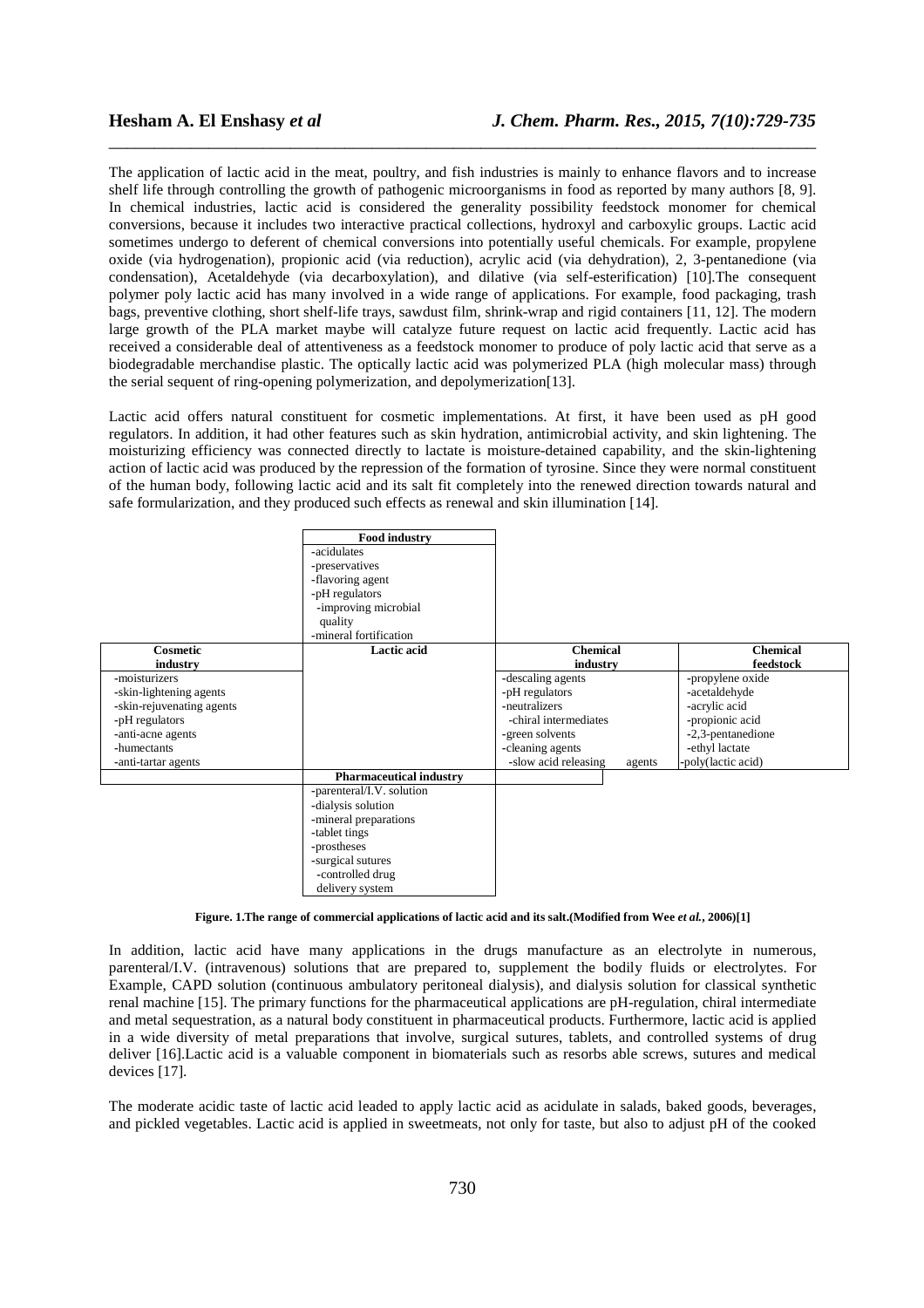mix. Lactic acid and its salt are used in different kind of chemical procedure and products. In this group of applications, the functions lactic acid are pH regulator, descaling factor, neutralizer, cleaning agent, metal composition agent, slow acid-release agent, solvent, humectant, antimicrobial agent, and chiral intermediate. Lactic acid has an emergent use as a good and safe natural solvent that is alternate; in numerous fine mechanical cleaning applications. Natural lactic acid is a good remover for polymer resins.it can get it with a large isomeric purity of 98% and is not appropriate as the raw material in the production of medicines or herbs [18]. Natural Lactic acid offers the best characteristics of descaling classic organic done, and it is often used in many products such as decalcifying agent in for coffee makers, and the bottom of the large ships because of its high descaling ability[11].

\_\_\_\_\_\_\_\_\_\_\_\_\_\_\_\_\_\_\_\_\_\_\_\_\_\_\_\_\_\_\_\_\_\_\_\_\_\_\_\_\_\_\_\_\_\_\_\_\_\_\_\_\_\_\_\_\_\_\_\_\_\_\_\_\_\_\_\_\_\_\_\_\_\_\_\_\_\_

### **Lactic acid Market (A huge market of high growth potential)**

In early 1963 the United States to produce lactic acid simply by fermentation, when Sterling Chemicals, Inc., started producing lactic acid by a chemical process using petroleum by products, equipping almost half the American request for lactic acid. During early 1990s, Ecological Chemical Products (EcoChem), a joint venture of E.I du Pont Nemours & Co., and Con Agra produced about  $1,000,000 - 2,000,000$  million pounds of lactic acid by fermentation using whey permeate [19]. In 1993, Archer Daniels Midland (ADM), joined the lactic acid business and designed a facility for 40 million pound production per year 10 million Pounds of lactic acid from corn starch. However, with the introduction of polylactic acid, the lactic acid market increased accordingly. Therefore, the global consumption of lactic acid grows continuously, and rapidly since 2008, has reached the market's capacity to 800,000 tons in 2013. The United States remains the largest consumer market in the world, accounting for 31% of the total consumption of lactic acid in 2013. China became the second largest market for lactic acid, with the situation in consumption already benefit from increased demand in the beverage and food industrial as well as an active and strong demand [20].There are many manufacturers of major companies to lactic acid in the world and in the lead, the three largest companies are Purac (Netherlands), Cargill (USA), Galaxy (Belgium), and Henan Jindan Lactic Acid Technology Co., Ltd. card total of 500,000 tons in 2013 While Cargill provides mainly lactic acid products to its subsidiary – Nature Works to produce polylactic acid. Since achieving smoother industrial production in the 1990s, polylactic acid witnessed the gradual increase in its application in the automotive, electronics, biomedical and many other areas. At present, the leading industrial PLA producers are mainly in the United States, China, Germany, and the Netherlands. On an industrial domain the assembling expense of lactic acid monomer will be focused to under 0.8 US\$/kg, in light of the fact that the offering cost of PLA ought to lessening generally considerably from its available cost of 2 US\$/kg. In 2013, the world market of poly lactic acid reached about 320,000 tons, of which 90% came from six major manufacturers. Among them, Nature Works LLC is currently the largest producer with annual capacity of about 150,000 tons which represent market share between 40 % and 45%. Polylactic acid manufacture started relatively late in China because of seeing the gradual transition from the laboratory to production units materials after pilot production only after the 1990s [21].While later in 2015 China produced nearly 13,700 tons, an increase of about 4,800 tons compared to those produced in 2008. However still have a long way and many of the issues that needed to be studied in this process in order to offer a suitable industrial model for lactic acid production process using inexpensive a non-food feedstocks.

#### **1. Pharmaceutical Applications of lactic acid**

Lactic acid is used in pharmaceutical manufacture as a very important factor. Pharmaceutical show presence for the  $L(+)$  lactic acid because the D(-) isomer is not metabolized by the human body. Lactic acid and its salts have been reported in many literatures for different medical applications. They are able to supply the energy and volume for blood besides regulation of pH. Calcium, iron, sodium, and other salts of lactic acid are used in pharmaceutical industry in several formulations as they exhibited anti-tumor activity. Lactic acid and its salts act also as an intermediate for pharmaceutical manufacture, for adjusting the pH of preparations and in tropical verruca medications [22-24]. Therefore, the current applications of lactic acid in the pharmaceutical industry are under the following categories:

#### **1.1. Parenteral/I.V**

Lactic acid is used in the pharmaceutical manufacture as an electrolyte in many parenteral/I.V. (intravenous) solutions that are intended to replenish the bodily fluids or electrolytes [25]. Lactic acid became one of the major components of in many medicinally used solutions such as Lactated Ringer's or Hartmann's solutions, and dialysis solutions for conventional artificial kidney machines.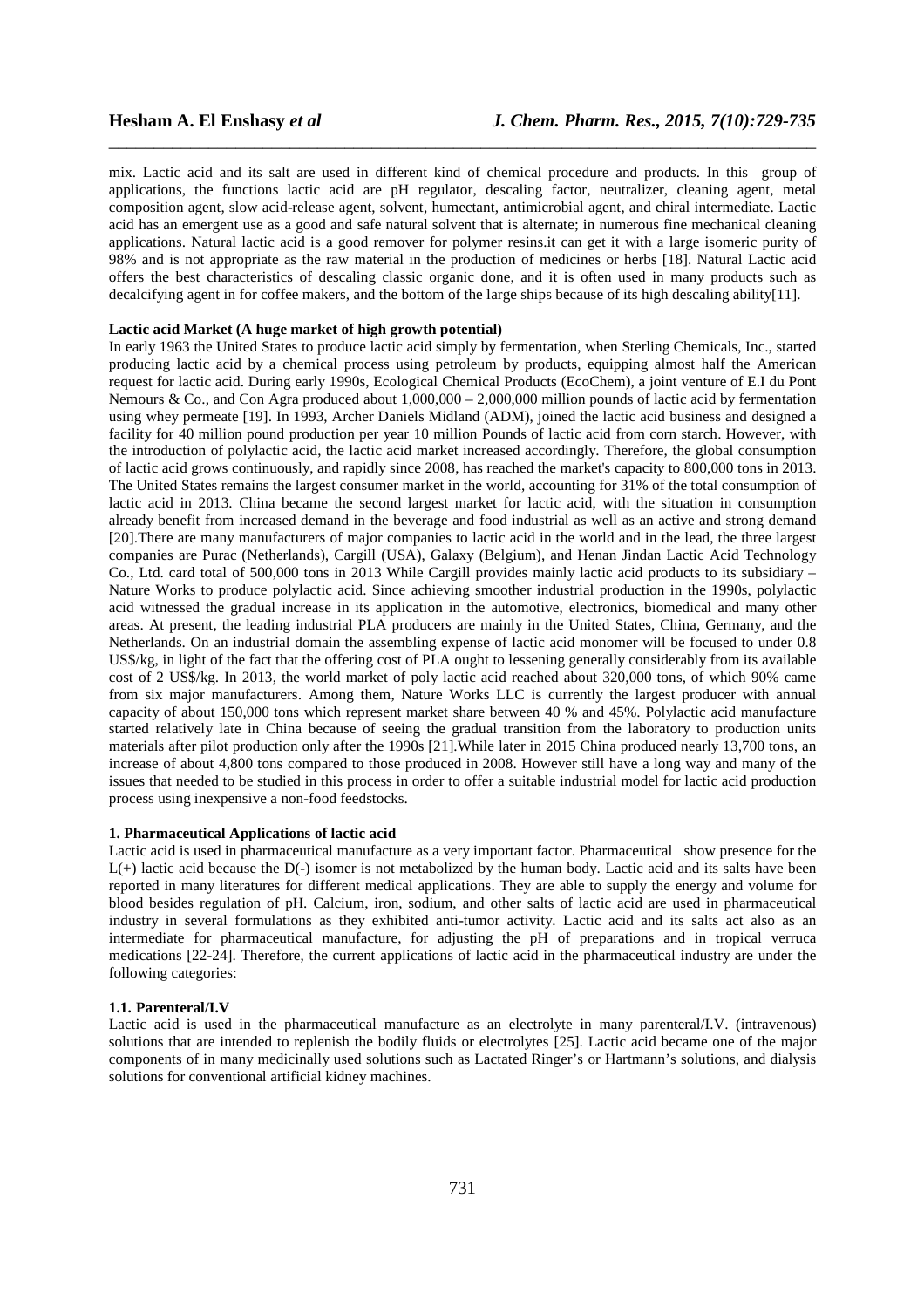#### **1.2. Dialysis solution**

A second option for kidney failure, continuous ambulant peritoneal dialysis CAPD (Continuous Ambulatory Peritoneal Dialysis), uses the lining of and organs residing in the peritoneal cavity as the "dialysis membrane." CAPD works quite well for patients who can tolerate it. Recently, sodium acetate was used as the dialysate fluid. It was infused into the patient through a permanent catheter inserted through the navel; waste material emptied into a drainage bag. Many researchers well documented that  $L(+)$  lactate, a normal constituent of the blood, is used instead of acetate due to a lower incidence of side effects [26].

\_\_\_\_\_\_\_\_\_\_\_\_\_\_\_\_\_\_\_\_\_\_\_\_\_\_\_\_\_\_\_\_\_\_\_\_\_\_\_\_\_\_\_\_\_\_\_\_\_\_\_\_\_\_\_\_\_\_\_\_\_\_\_\_\_\_\_\_\_\_\_\_\_\_\_\_\_\_

#### **1.3. Controlled drug delivery system**

For implantable drug delivery, the materials of choice are lactide-glycolide copolymers, which dissolve in the skin and are absorbed into the body.In addition, polylactic acid (PLA) has been reported as a potential candidate as drug releasing matrix in different new drug formulations. This polymer characterized considered as one of the most biocompatible biopolymer. When PLA applied in human body it can hydrolyzed to its hydroxyl acid monomer which can be easily metabolized through the tricarboxylic acid cycle (TCA) [27]. In addition, PLA showed many advantages over other known biocompatible polymers such as poly hydroxyl alkanoates (PHAs), Poly ethylene glycol (PEG), poly ε-caprolactone (PCL) based on its better thermal processing ability [28].A new research showed also that the high potential application of PLA nanostructured membrane as drug delivery system for progesterone in animal model [29].

#### **1.4. Ammonium lactate for dry skin disorders**

Ammonium lactate is prepared by a mixture of lactic acid and ammonium hydroxide. It considered as an important chemical which involves in many pharmaceutical applications. Topically applied lactic acid salts, particularly ammonium lactate, were reported as efficient approach as skin moisturizer lotion for the treatment of severe dry skin or to mitigate the drying or irritating effects of topical corticosteroids [30]. Other research showed also the effective use of ammonium lactate in the prevention of xerosis and callus formation especially when formulated in combination with urea and applied in cream form [31].

#### **1.5. Mineral lactate formulations for diseases as such as anemia, hypertension, and osteoporosis**

The body accepts Lactic acid and its salts; lactate is an ideal vehicle for introducing therapeutic minerals. In general these preparations have advantages of good tolerance and pleasant or neutral taste (when ingested or applied topically). Some of the more important mineral lactates are ferrous lactate (anemia), calcium lactate (for osteoporosis, hypertension, tooth decay), manganese lactate (glucose intolerance), magnesium lactate (hypertension, muscle weakness), and zinc lactate (skin disorders) [32].

#### **1.6. Chiral Synthesis**

Chiral chemistry is very important in pharmaceutical processes, will continue to rely on natural product chiral building blocks, among which lactic acid is one of the most important. Both (R) and (S) isomers are now available in optical purities approaching 100%. Pharmaceutical manufacturers love chiral synthase like lactic acid because they are inexpensive, nontoxic, synthetically versatile, and lead to products with any desired stereochemistry [33].

#### **2. Cosmetic and cosmeceutical Applications of lactic acid**

Lactic acid has many applications in the field of skin care. Lactic acid was used in ancient history where the famous Egyptian queen Cleopatra is by immersing her weekly bath of milk believing that it will renew the skin and restores youthfulness of the skin [34]. At the beginning of this century, reaching the number of researchers at the Medical Center of the University of Maryland that the lactic acid to an important and essential role in the renewal of the skin and skin care in the event of his more than two hours per day [35].Studies also found that lactic acid has an essential role to play in skin brightener and re-genomic arrangement of melanin pigment responsible for the degree of skin color and treatment of brown spots or smudges rate ranging percentage 6-10% can help "directly inhibit the formation of melanin," the creation of a tool "enormous" to alleviate or remove the skin discolorations [36].Lactic acid peels exfoliate your skin's surface and help improve skin cell turnover rates. The removal of skin cells can help encourage the skin's production of natural elastin and collagen. This in turn may help reduce the appearance of wrinkles and fine lines [37, 38].Natural lactic acid and its derivatives are vastly used for pharmaceutical applications such as parenteral and dialyses solutions. Galactic produces natural lactic acid through the fermentation of sugar and guarantees a pharmaceutical degree by means of a very accurate purification process. Galactic pharmaceutical products respond with the highest quality standards required by industry [39]. As with anything, there are a few drawbacks to lactic acid. Even though it is milder than some other compounds, it can still be irritating, particularly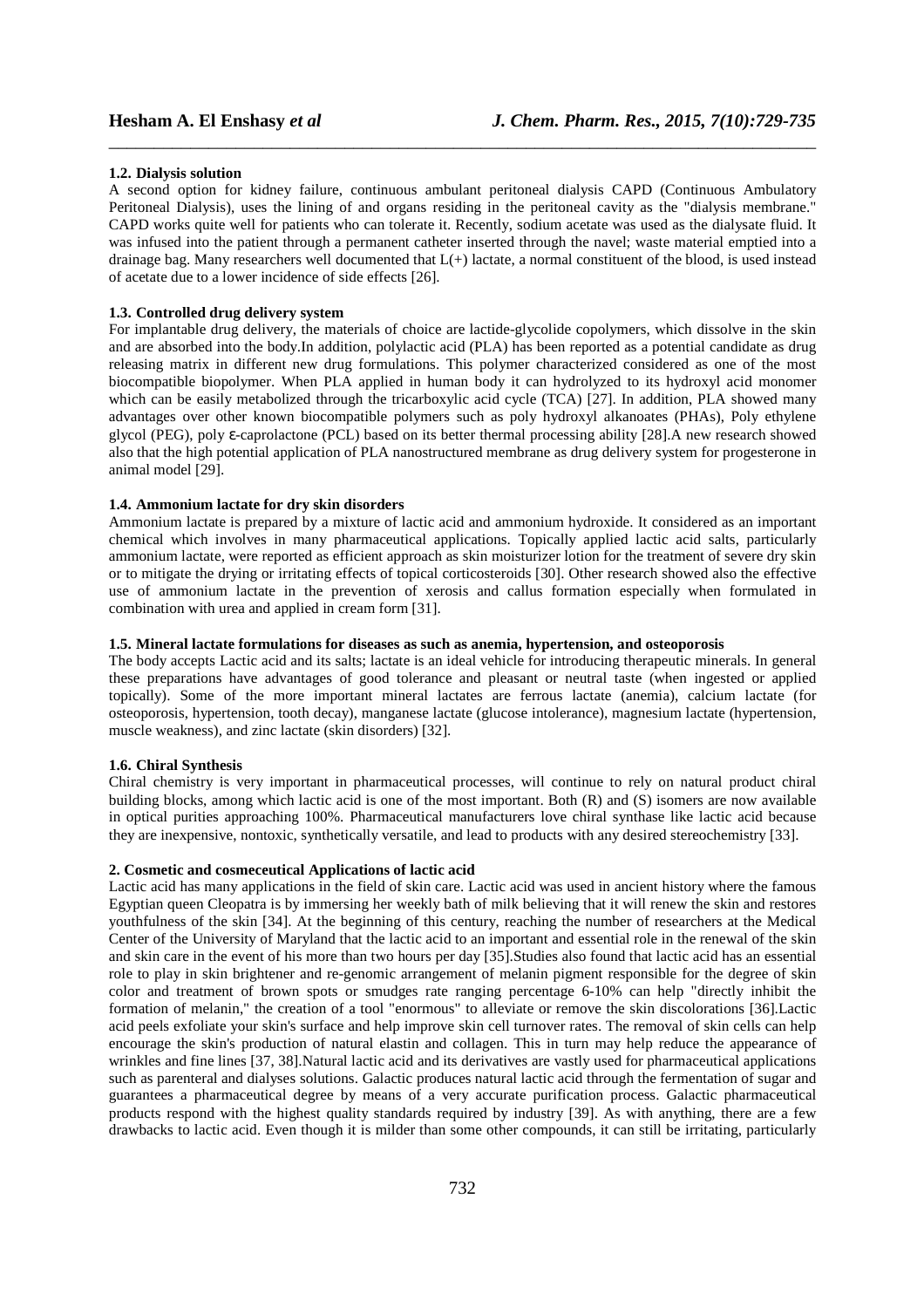on damaged or allergy-prone skin. And no matter what lactic acid product you use, increased sun sensitivity is often an issue. It's important to limit your time in the sun and use sunscreen if you use a product that contains lactic acid. For the possibility of smoother skin, though, the extra precaution might be worth it. Lactic acid works with salicylate acid on the peeling the old skin and skin cell renewal for this markedly recently used in many skin care products to the speed of impact and results secured[36, 40].

\_\_\_\_\_\_\_\_\_\_\_\_\_\_\_\_\_\_\_\_\_\_\_\_\_\_\_\_\_\_\_\_\_\_\_\_\_\_\_\_\_\_\_\_\_\_\_\_\_\_\_\_\_\_\_\_\_\_\_\_\_\_\_\_\_\_\_\_\_\_\_\_\_\_\_\_\_\_

#### **2.1. Moisturizers**

Ideal skin free of problem areas such as blemishes or wrinkles is not easy to achieve. Lactic acid in some moisturizers is intended to address these and other skin care concerns. Lactic acid is one of those AHA's that provides key benefits for the skin. It acts as an anti-aging tool by reducing the appearance of fine lines and wrinkles. With aging, there may be notable signs of the skin sagging at the cheeks and neck. Lactic acid promotes collagen production, which helps firm the skin. Lactic acid also plays a major role in lightening age spots [41].Lactic acid is mild enough for all skin types, including sensitive skin, acne and rosacea. As with any skin care product, there is always a possibility of allergic reaction. If you experience any burning, itching or redness, be sure to see a doctor as soon as possible. According to SkinCareNews.com, lactic acid makes the skin more sensitive to the sun's rays. Apply a generous amount of sunscreen with an SPF of 15 or higher after applying moisturizer that contains lactic  $acid$  [41, 42].

#### **2.2. Skin treatment**

Lactic acid is a skin moisturizer, but once applied continuously, may cause micro peeling. A lactic acid lotion advantages a type of skin complaints. It's a large way to exfoliate, especially for dry and sensitive skin types. It can be utilized on the face to lighten hyperpigmentation and decrease age spots and acne scars. On the body, it can soften calluses, get disinfect of dry and bumpy skin, and even help reduce scars and stretch marks [36]. Lactic acid is an alpha hydroxyl acid used in skin care as a chemical exfoliant. A lactic acid lotion benefits skin by dissolving dead skin that accumulates on the surface of functioning skin. These dead cells lead to dry, dull skin and can prevent your skin treatments from working properly because they can't be absorbed. Removing this accumulation is one of the most important parts of a skin care regimen [43].

A strong lactic acid lotion may even have a mild peeling effect. Peeling removes damaged tissue to expose the skin below that is in better condition. It is a powerful technique to decrease wrinkles, age spots and other discoloration, and acne scars. The peeling effects most lotions give is very mild and gradually take off skin deterioration. There is less risk of side effects, but it takes longer to exhibit good results. Many people use lactic acid lotion for face care to make sure their skin is properly exfoliated, ensuring their other antiaging products are able to work exactly. Most lactic lotions are mild and can be used daily. It's a good idea to use it every other day in the beginning, especially if you have sensitive skin. Most lactic acid creams and lotions contain less than 10%, making them mild products that aren't likely to visibly peel the skin. These products are a great way to prepare your skin for a lactic acid peel. Peels are very strong and will often severely irritate new users if they don't give their skin time to adjust to using alpha hydroxyl acids. Using a mild product for a few weeks leading up to a peel will greatly reduce your chance of experiencing complications [44].

A lactic acid lotion benefits all kinds of skin and typically ideal for dry and sensitive skin as it is more moderate compared to glycolic acid. Sensitive skin needs exfoliation like everyone else, but often has problem with the attrition associated with manual methods like a facial scrub or microdermabrasion. Mild concentrations of lactic acid in a moisturizing base can be very beneficial for dry skin in which the outer layer is often composed of dead cells that have accumulated on the skin's surface. Chemical exfoliation removes this dead skin build up more effectively than scrubbing. Lactic acid also has hydrating properties. People with dark skin are less likely to experience excessive skin lightening, which is a common side effect of glycolic acid. Lactic acid has been also used in combination with salicylic acid in acne formulations. A lactic acid lotion acts to reduce acne by removing dead skin that can clog pores. This dead skin can also keep salicylic acid from getting to pores, where it breaks up clogs. Lactic acid body lotion is a great way to treat dry body skin, calluses, and chicken skin (keratosis pilaris). If the lotion is strong enough to peel, it can reduce stretch marks and scars and also to reduce acne [45]. Lactic acid will enhance the effects of manual exfoliation. If using a body scrub or loofah isn't giving you the results you're looking for, try adding an alpha hydroxyl acid lotion to your routine. It will loosen the dead skin up so it will scrub away much easier.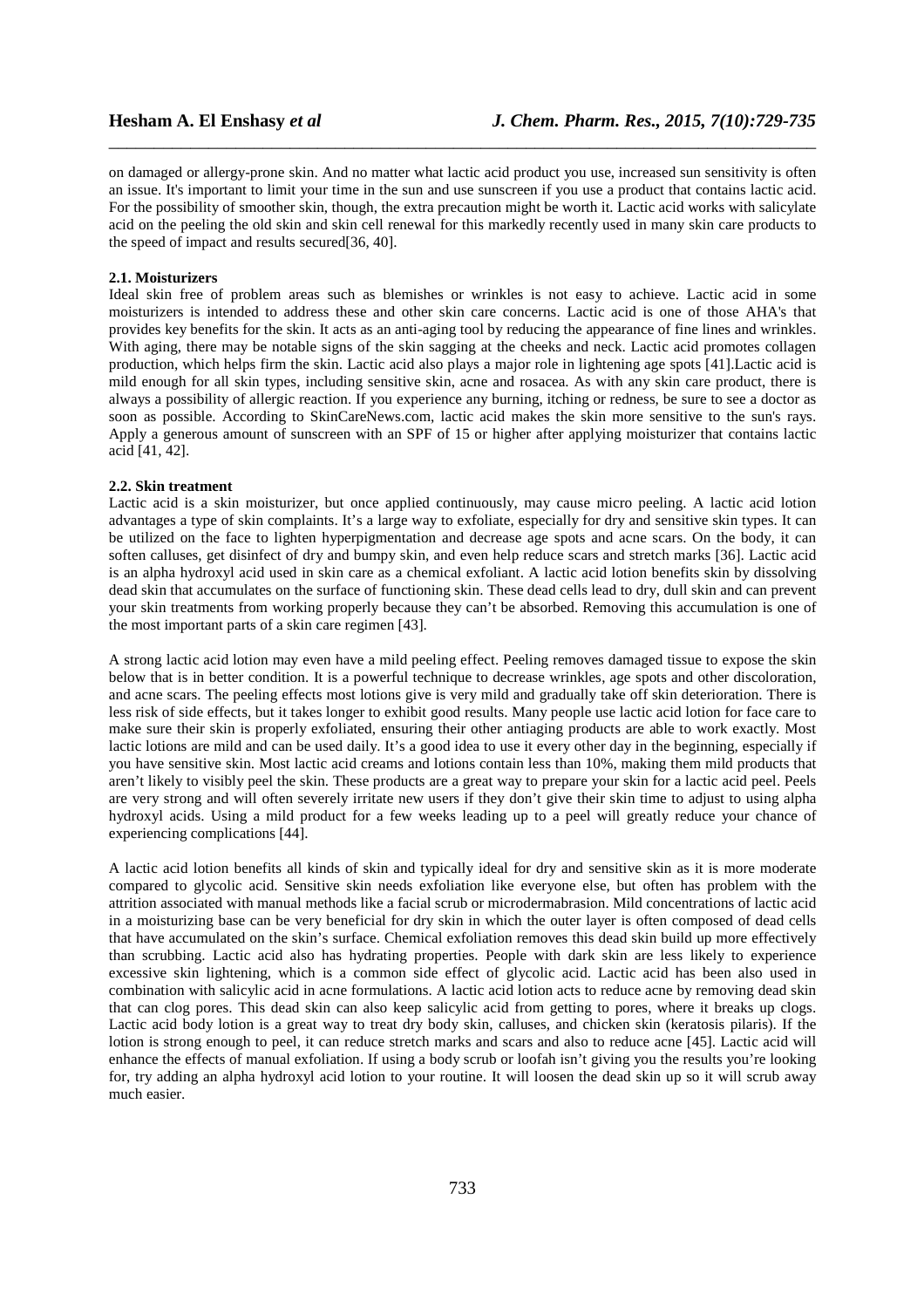#### **CONCLUSION**

\_\_\_\_\_\_\_\_\_\_\_\_\_\_\_\_\_\_\_\_\_\_\_\_\_\_\_\_\_\_\_\_\_\_\_\_\_\_\_\_\_\_\_\_\_\_\_\_\_\_\_\_\_\_\_\_\_\_\_\_\_\_\_\_\_\_\_\_\_\_\_\_\_\_\_\_\_\_

Lactic acid is one of key organic acids, which is being extensively applied around the globe in a range of industrial and biotechnological applications. The involvement of lactic acid in the composition of many agrichemicals and pharmaceuticals in many new applications of optically effective lactic acid or its esters, increased the growth of lactic acid market. A new application of optically effective liquid crystal whereby lactic acid is used as a chiral synthon has been recently reported. In addition, the increased growth of production and applications of PLA in industrial, pharmaceutical, and medical fields lead to extra market demand and interest on lactic acid production. The increased awareness of the need of natural and biodegradable biopolymers in everyday application will support the current industrial research to develop new applications of lactic acid and its derivatives.

#### **REFERENCES**

[1] Y-J Wee; J-N Kim; Ryu H-W. *Food Technol. Biotechnol.***2006,** 163-172.

[2] S-T. Yang, HA El Enshasy, N Thongchul N.Bioprocessing Technologies in Integrated Biorefinery for Production of Biofuels, Biochemicals, and Biopolymers from Biomass, 1<sup>st</sup>. Edition, John Wiley&Sons, USA.2013.

[3] AL Woiciechowski;S Nitsche;APandey; CRSoccol. *Braz. Arch. Biol. Technol*.**2002,** 45, 393-400.

[4] NZ Othman;HA El Enshasy;R Abdel Malek; MR Sarmidi;R Aziz.*Deutsche Lebensmittel. Rundschau.***2009,**105, 444-450.

[5] N El marzugi;H El Enshasy;R AbdMalek; Z Othman;MR Sarmidi; Aziz R. Current Research, Technology and Education Topics in Applied Microbiology and Microbial Biotechnology. Vol. 2 (Médez-Vilas, A. Ed.). Formatex Research Centre, Badajoz, Spain. **2010,** 873-879.

[6] MR Sarmidi;HA El Enshasy.*Int. J. Biotechnol. Well. Ind.* **2012,** 1, 3-28.

[7] EA Elsayed; NZ Othman; R Malek; T Tang; HA El Enshasy.*J. Appl. Pharm. Sci.***2014,** 4, 8-14.

- [8] B Naveena;M Altaf;K Bhadrayya;S Madhavendra; G Reddy. *Process Biochem*.**2005,**40, 681-690.
- [9] BC Saha;LK Nakamura.*Biotechnol. Bioeng.* **2003,** 82,864-871.
- [10] X Zhan;W Wang;M Tuinstra;S Bean;P Seib;X Sun. *Ind. Crops Products*.**2003,**18, 245-255.

[11] B Dien;N Nichols;R Bothast. *J. Ind. Microbiol. Biotechnol.* **2002,** 29, 221-227.

[12] Y Zhu;Z Wu; ST Yang.*Process Biochem*.**2002,** 38, 657-666.

[13] E Worrell;D Phylipsen;D Einstein;N Martin. Energy use and energy intensity of the US chemical industry. **2000,** *Lawrence Berkeley National Laboratory*.

[14] SK Singh;SU Ahmed; A Pandey. *Process Biochem.* **2006,** 41, 991-1000.

[15] L Matuana. *BioresourTechnol*.**2008,** 99, 3643-3650.

[16] Y Wang;T Tian;J Zhao;J Wang;T Yan;L Xu; Z Liu; A Iverson; R Manow; C Finan, S Zhou.*Biotechnol.Letter.***2012,** 34, 2069-2075.

[17] SF Dagher; AL Ragout; FSiñeriz; JM Bruno-Bárcena.*Adv. Appl. Microbial.***2010,** 71, 113-148.

[18] AO Buyukkileci; S Harsa, S. *J. Chem. Technol. Biotechnol.***2004,** 79, 1036-1040.

[19] J Zeikus; M Jain; P Elankovan.*Appl. Microbiol. Biotechnol.***1999,** 51, 545-552.

- [20] ET Vink; KR Rabago; DA Glassner; PR Gruber.*Polym. Degrad. Stabil.* **2003,** 80, 403-419.
- [21] R Datta; S-P Tsai; P Bonsignore; S-H Moon; JR Frank. *FEMS Microbial. Rev.* **1995,** 16, 221-231.

[22] K Hofvendahl; BHahn–Hägerdal.*Enz.Microbio.Technoll.***2000,** 26, 87-107.

- [23] J Vijayakumar; R Aravindan; T Viruthagiri. *Chem. Biochem. Eng. Quart.***2008,**22, 245-264.
- [24] H Wisselink; R Weusthuis; G Eggink; J Hugenholtz; G Grobben, G. *Int. Dairy J.* **2002,** 12, 151-161.
- [25] SD Patil; F Papadmitrakopoulos, DJ Burgess, D. J. *J Control Release.* **2007,** 117, 68-79.
- [26] A Narěbska; MStaniszewski, M. *Sep. Sci. Technol.* **1997,** 32, 1669-1682.
- [27] KA Athanasiou; GGNiederauer; CM Agrawal CM. *Biomaterials.***1996,** 17, 93-102.
- [28] RM Rasal; AV Janorkar; DE Hirt. *Prog.Polym. Sci*.**2010,** 35, 338-356.
- [29] JE Oliveira; ES Medeiros; L Cardozo; F Voll; EH Madureira; LHC Mattoso; OBG Assis *Mat. Sci. Eng.* **2013,**  C 33, 844-849.
- [30] J Ademola; C Frazier; SJ Kim; C Theaux; X Saudez.*Am. J. Clin. Dermatol.***2002,** 3, 217-222.
- [31] P Tatjana; HC Korting. *J. der Deut. Dermatol.Gessellschaft.***2006,** 4, 935-941.
- [32] R Cadilla; A Larkin; E Stewart; R Trump; P Turnbull (2004). US Patent 20060142387 A1
- [33] R Datta; M Henry. *J. Chem. Technol. Biotechnol.* **2006,**81 7, 1119-1129.
- [34] P Laine; R Kontio; C Lindqvist; RSuuronen. *Int. J. Oral Maxifacial Surg.* **2004,** 33, 240-244.
- [35] L Macarini;P Milillo; A Mocci; R Vinci; GEttorre, G. *La RadiologiaMedica*.**2008,** 113, 1185-1197.
- [36] M Ochi; N Adachi; HNobuto; SYanada; Y Ito; MAgung. *Artificial Organs*.**2004,** 28, 28-32.